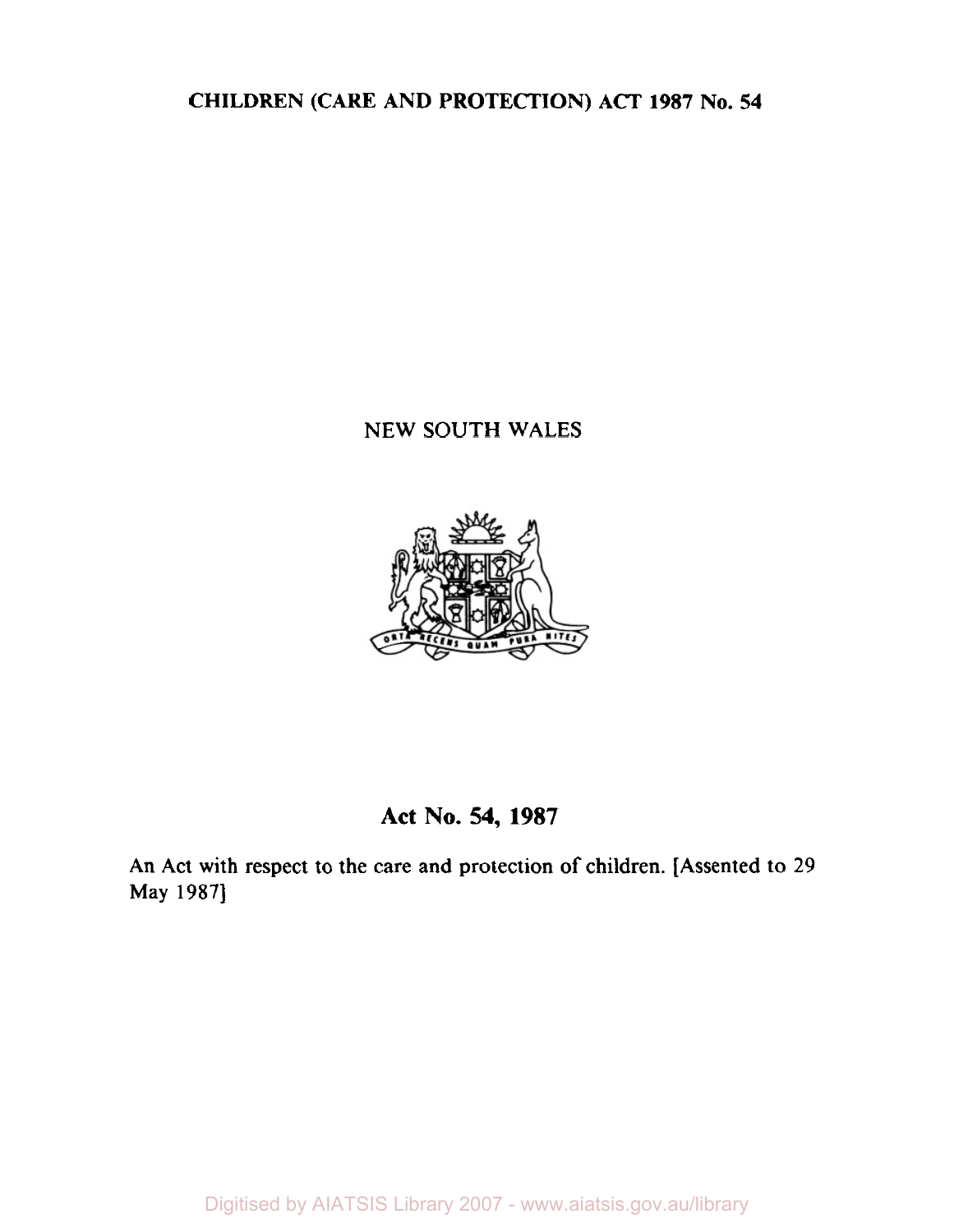BE it enacted by the Queen's Most Excellent Majesty, by and with the advice and consent of the Legislative Council and Legislative Assembly of New South Wales in Parliament assembled, and by the authority of the same. as follows:

### PART **<sup>1</sup>**

#### PRELIMINARY

#### **Short title**

**1.** This Act may be cited **as** the "Children (Care and Protection) Act **1987".** 

#### **Commencement**

**2. (1)** Sections **1** and 2 shall commence on the date of assent to this Act.

**(2)** Except as provided by subsection **(1),** this Act shall commence on such day or days **as** may be appointed by the Governor and notified by proclamation published in the Gazette.

#### **Interpretation**

otherwise indicates **or** requires-3. **(1)** In this Act. except in so far as the context or subject-matter

- "Aboriginal" has the same meaning as it has in the Aboriginal Land Rights Act **1983;**
- "abuse". in relation to a child, means assault (including sexually assault) or ill-treat the child or expose or subject the child to behaviour that psychologically harms the child, whether or not, in any case, with the consent of the child;

"adult" means a person who is of or above the age of **18** years:

"authorised justice" means-

- (a) a Magistrate: or
- (b) a justice employed in the Local Courts Administration, Attorney General's Department;

"authorised officer", in relation to any provision of this Act, means—

(a) an officer who is declared to be an authorised officer for the purposes of that provision; or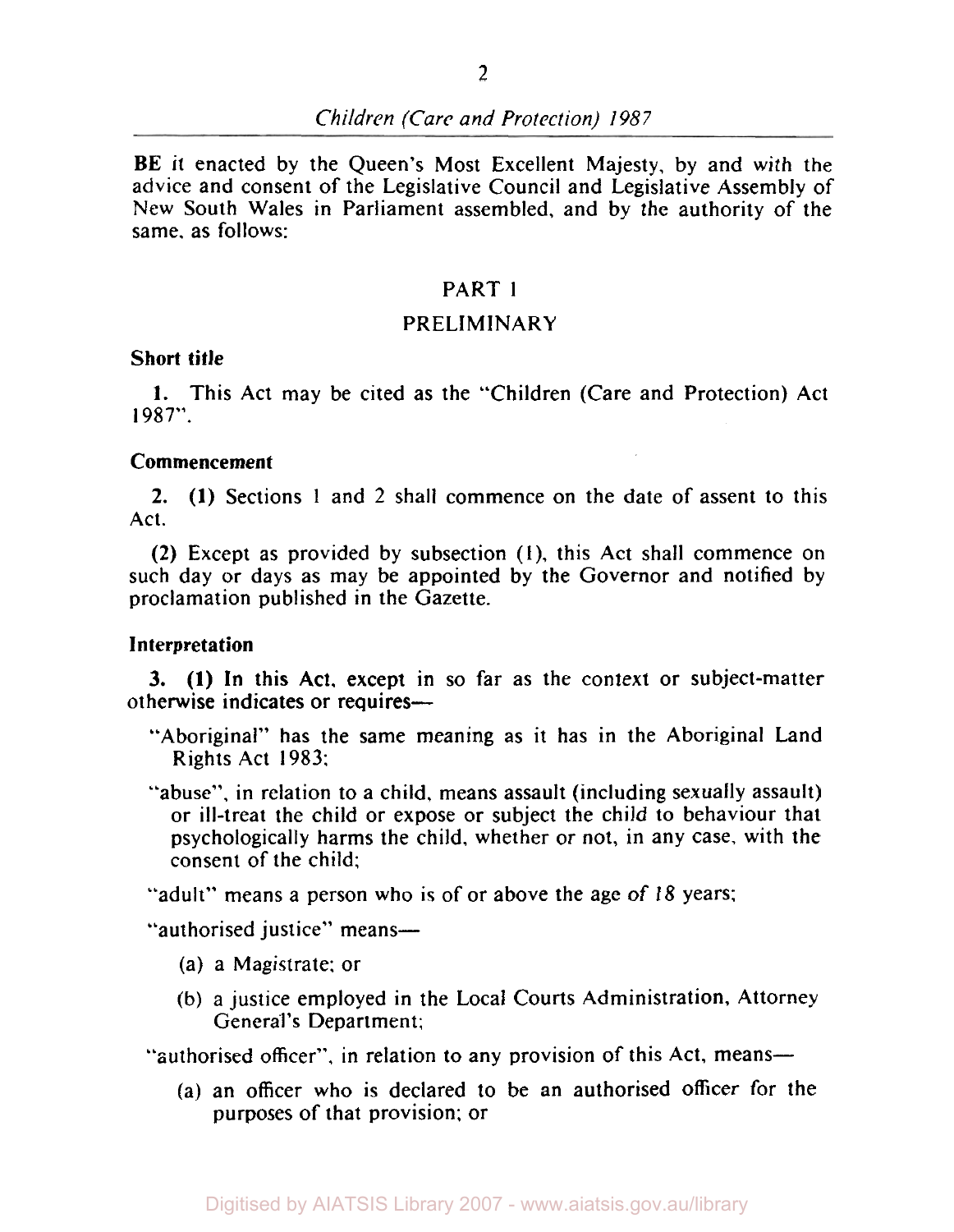(b) an officer who belongs to a class of officers who are declared to be authorised officers for the purposes of that provision,

by an order in force under subsection (3);

- "authorised private fostering agency" means the holder of a private fostering agency authority;
- "authorised supervisor", in relation to a licence for a child care service or the holder of such a licence, means the person for the time being specified under section 32 (1) (c) in the licence for that service;

"child" means a person who is under the age of 18 years;

"child care service" means-

- (a) any service that is provided by a person for the purpose of educating, minding or caring for (but without providing residential care for) one or more children (disregarding any children who are related to the person providing the service) and that is provided for fee, gain or reward:
- (b) any service that is declared to be a child care service by an order in force under subsection **(4);** or
- (c) the organising or arranging of the provision of any such service.

but does not include any such service, or the organising or arranging of the provision of any such service, if the service is or is to be-

- (d) provided by a person at the premises at which the children for whom that person provides the service reside;
- (e) provided at a licensed residential child care centre;
- **(f)** provided at exempt premises; or
- **(g)** provided by the holder of a fostering authority in accordance with the authority:
- "Children's Court" means the Children's Court of New South Wales constituted by the Children's Court Act 1987;
- "children's employment licence" means a licence in force under section *5* 3:
- "Community Welfare Appeals Tribunal" means the Community Welfare Appeals Tribunal established by section 103;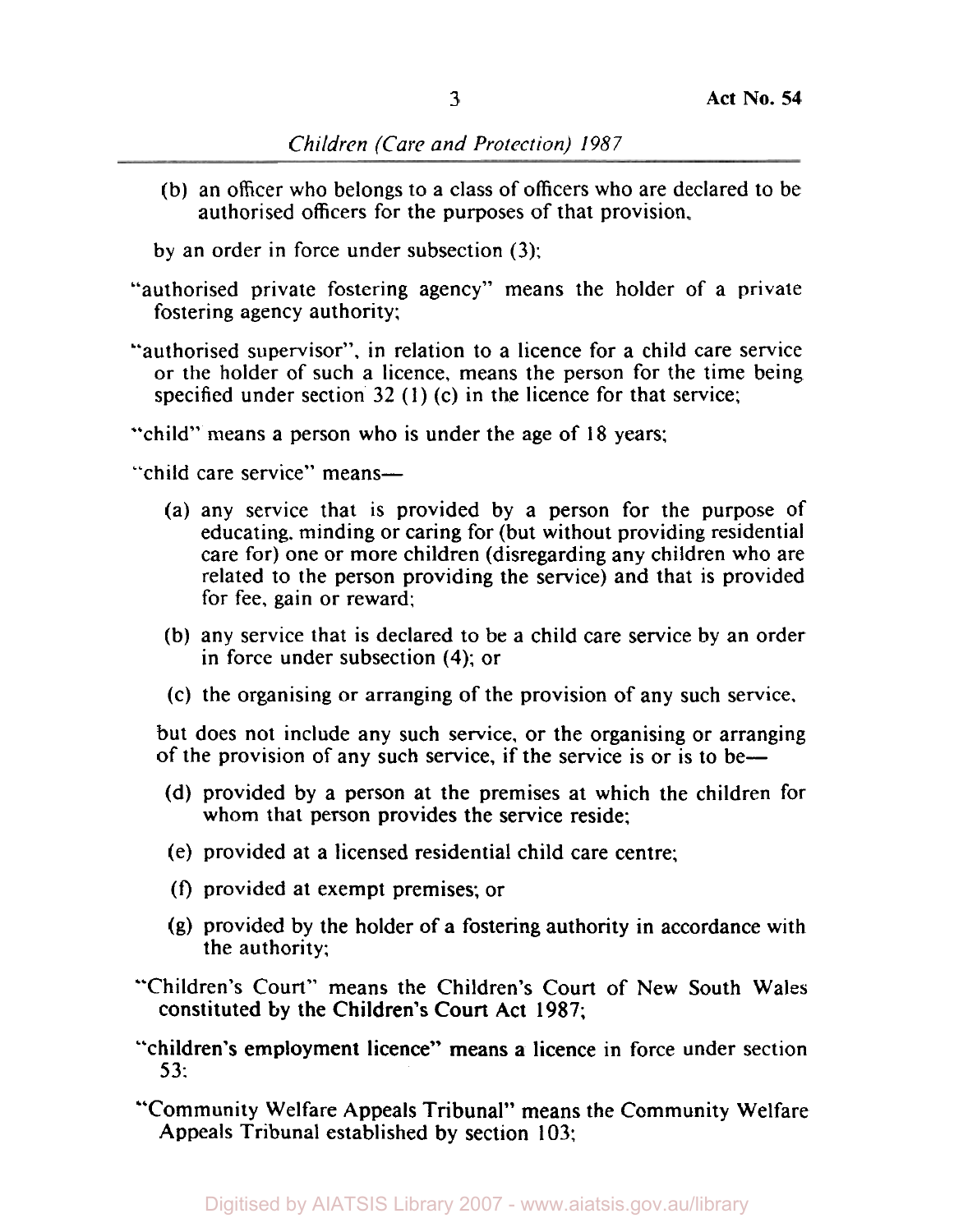- "control order" means an order in force under section 33 (1) (g) of the Children (Criminal Proceedings) Act 1987 whereby the Children's Court, or some other court exercising the functions of the Children's Court under Division **4** of Part 3 of that Act, has committed a person to the control of the Minister administering the Children (Detention Centres) Act 1987;
- "custody", in relation to a child, means custody of the child to which a person is entitled by law:
- "Department" means the Department of Youth and Community Services;
- "Director-General" means the person for the time being holding office or acting as the Director-General of the Department;

"exempt premises" means-

- (a) the premises of-
	- (i) a State school, a certified school, a special school or a certified special school, within the meaning of the Public Instruction (Amendment) Act 1916;
	- (ii) a private hospital or nursing home licensed under the Private Hospitals Act 1908;
	- (iii) an admission centre or a mental hospital within the meaning of the Mental Health Act **1958** or an authorised hospital within the meaning of the Mental Health Act 1958;
	- (iv) an incorporated hospital or a separate institution within the meaning of the Public Hospitals Act **1929,** premises controlled by an associated organisation within the meaning of that Act or a hospital specified in the Fifth Schedule to that Act; or
	- (v) a hospital or other institution under the control of an area health service constituted under the Area Health Services Act 1986:
- (b) any premises belonging to a class of premises prescribed by the regulations; or
- (c) in relation to any provision of this Act, any premises declared to be exempt premises for the purposes of that provision by an order in force under subsection (5);
- "facility" means any premises the subject of an order in force under section  $5(1)$ ;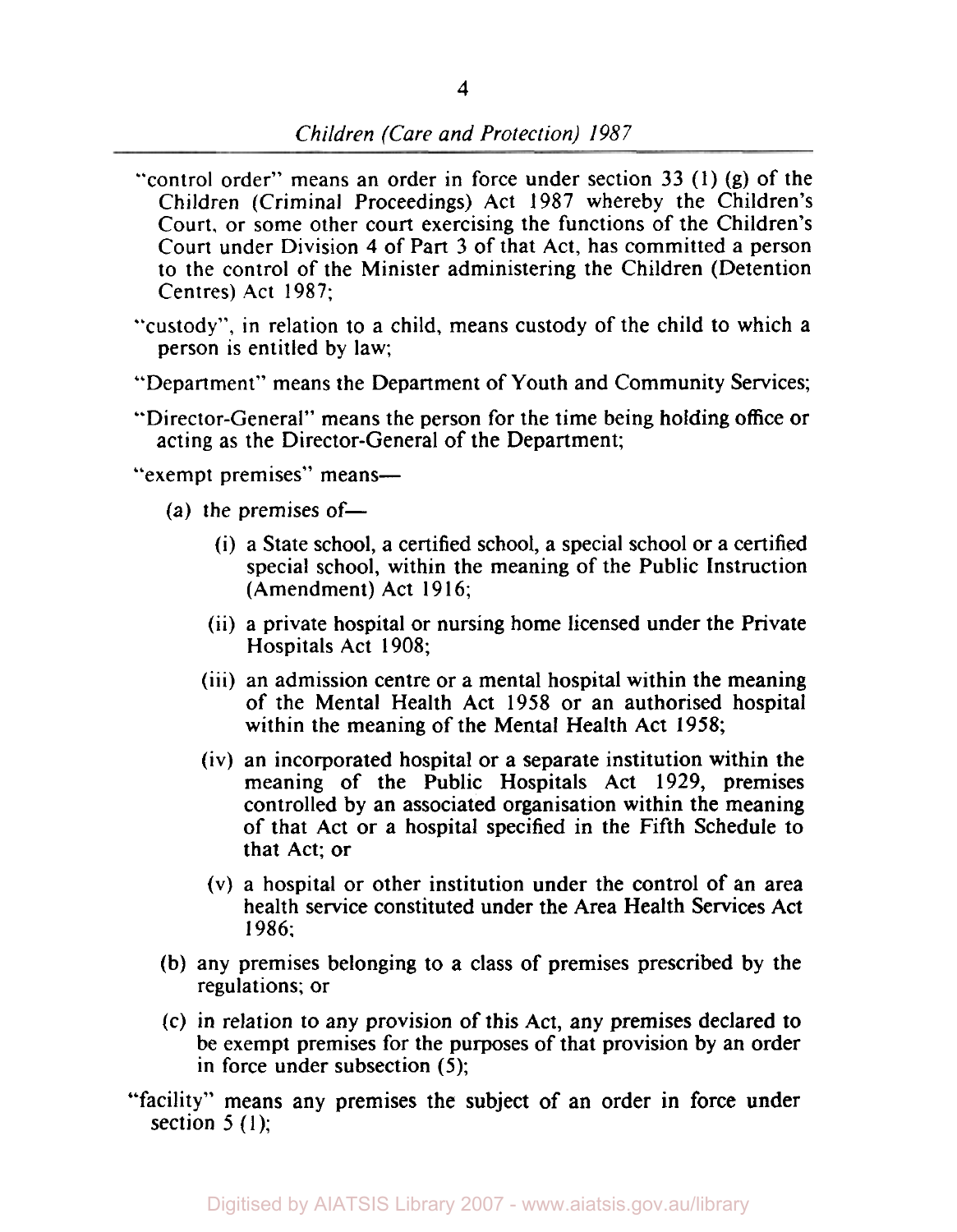- "fostering authority" means an authority that has been granted as a fostering authority under clause **3** of Schedule 1 and that is in force;
- "licence" means a licence for a child care service or a residential child care centre that has been granted under clause **3** of Schedule **1** and that is in force:
- "licensed manager", in relation to a licensed residential child care centre, means the person for the time being specified under section **36** (1) (c) in the licence for that centre;
- "licensed residential child care centre" means premises specified under section **36** (1) (b) in a licence for a residential child care centre;
- "maintenance" includes clothing, support, training and education;
- "non-Government children's home" means a home for the accommodation of children that is conducted by a non-Government organisation;
- "non-Government organisation" means a corporation, society, association or other body of persons, not being the Crown, declared to be a non-Government organisation by an order in force under subsection **(6);**
- "officer" means an officer or temporary employee, within the meaning of the Public Service Act 1979, employed in the Department;

"parent", in relation to a child, includes-

- (a) a guardian of the child; and
- (b) a person who has the custody of the child,

but does not include the Minister or the Director-General, or the father or mother of the child if the father or mother, as the case may be, has neither guardianship nor custody of the child;

"person responsible", in relation to a child, means-

- (a) a parent of the child;
- (b) a person (other than the Minister or the Director-General) who has the care of the child; or
- (c) in the case of a child who is in the care of the Minister or the Director-General-a person who had the care of the child immediately before the child came to be in the care of the Minister or the Director-General, as the case may be;

"premises" includes any land, building, vehicle and vessel;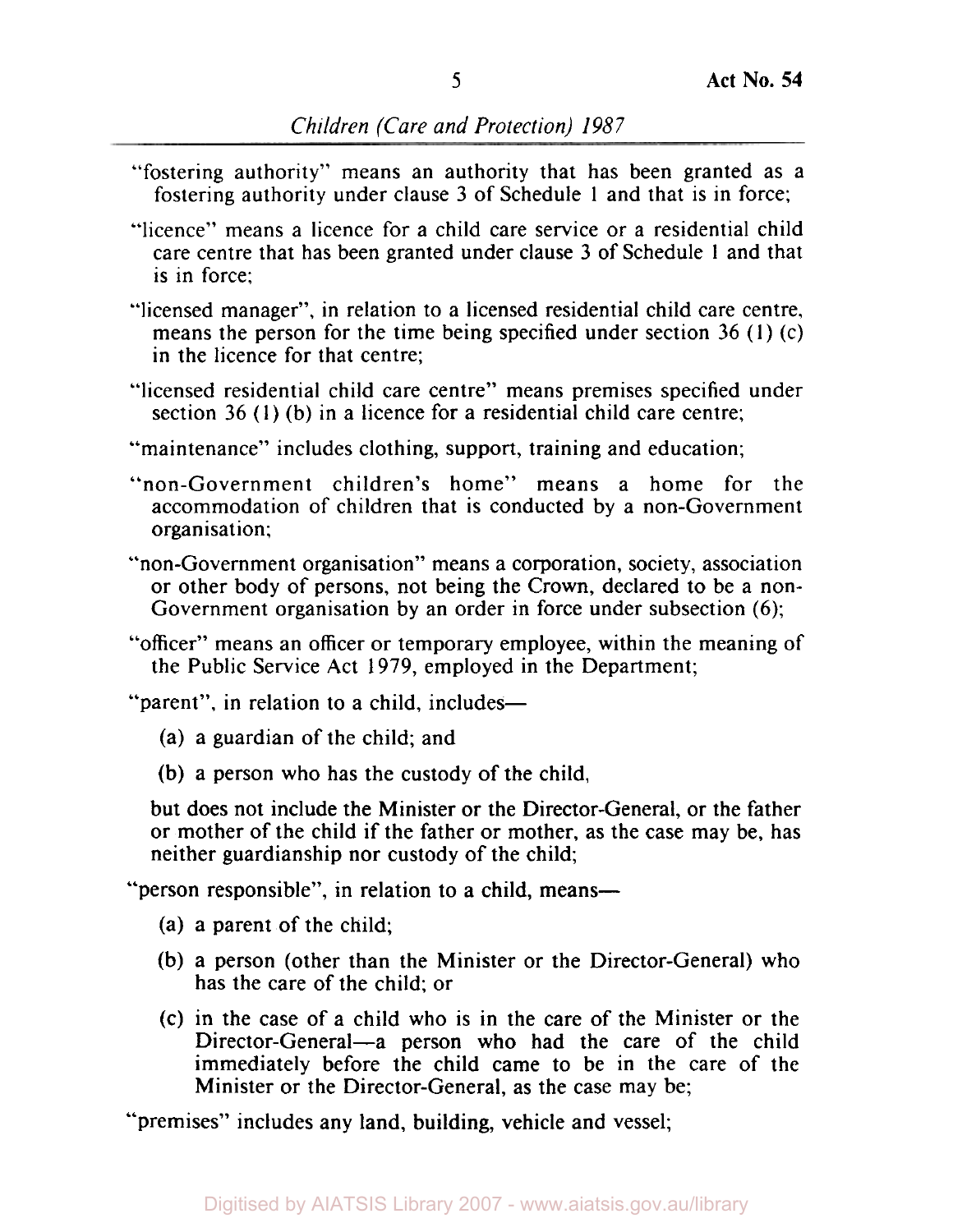- "principal officer", in relation to an authorised private fostering agency, means the person for the time being specified under section **41 (1)** (b) in the private fostering agency authority held by that agency;
- "private fostering agency" means a person who performs (whether or not for fee, gain or reward) private fostering services with respect to children (disregarding any children who are related to the person);
- "private fostering agency authority" means an authority that has been granted as a private fostering agency authority under clause 3 of Schedule 1 and that is in force;
- "private fostering service" means the activity of conducting negotiations or making arrangements with a view to the placement of children for fostering;

"proprietor", in relation to premises, means—

- (a) if the premises are not leased—the owner or any joint owner of the premises; or
- (b) if the premises are leased—the lessee or any joint lessee who is entitled to immediate possession of the premises;

"protected person" means-

- (a) a child who is a ward of the Supreme Court and of whom the Minister or the Director-General has the custody or care pursuant to an order of the Supreme Court;
- (b) a child of whom the Minister or the Director-General has the custody or guardianship pursuant to an order in force under the Family Law Act 1975 of the Commonwealth;
- (c) a non-citizen child in respect of whom the Director-General exercises the functions of a guardian pursuant to the Immigration (Guardianship of Children) Act **1946** of the Commonwealth; or
- (d) a child who, having been a child referred to in paragraph (a), (b) or (c), is in the custody of a person referred to in section **91** (1) (d) (i) or (ii);

"regulation" means a regulation made under this Act;

"residential child care centre" means any premises-

(a) at which **6** or more children (disregarding any children who are related to the person in charge of the premises) reside and are cared for for fee, gain or reward; or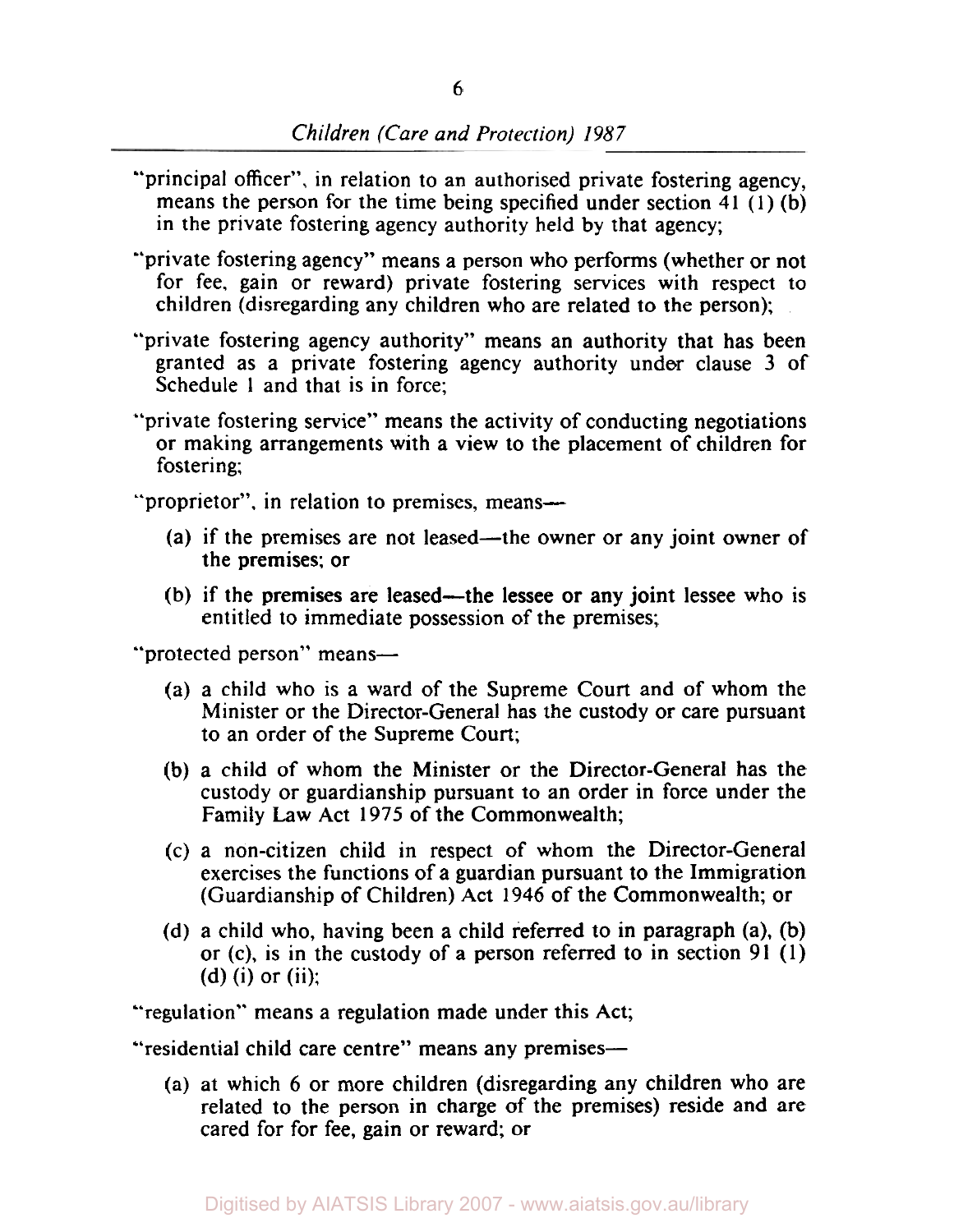(b) that are declared to be a residential child care centre by an order in force under subsection (7),

but does not include any premises that are exempt premises;

"Visitor" means a person appointed as a Visitor for a facility under section 6;

"ward" means-

- (a) a child declared to be a ward under this Act by an order in force under section  $72$  (1) (c) (iii);
- (b) a child declared to be a ward under this Act by a declaration under section 95 **(4);** or
- (c) a child declared to be a ward under this Act by an order in force under the Adoption of Children Act 1965.
- $(2)$  In this Act-
	- (a) a reference to a function includes a reference to a power, authority and duty; and
- (b) a reference to the exercise of a function includes, where the function is a duty, a reference to the performance of the duty.

(3) For the purposes of the definition of "authorised officer" in subsection (I), the Minister may, by order published in the Gazette-

- (a) declare any officer to be an authorised officer; or
- (b) declare any class of officers to be authorised officers,

for the purposes of any provision of this Act.

**(4)** The Minister may, by order in writing served on a person by whom any service that would (but for the fact that it is being provided otherwise than for fee, gain or reward) be **a** child care service under paragraph (a) of the definition of "child care service" in subsection (1), declare the service to be a child care service.

*(5)* For the purposes of paragraph (c) of the definition of "exempt premises" in subsection (1), the Minister may, by order published in the Gazette, declare any premises to be exempt premises for the purposes of any provision of this Act.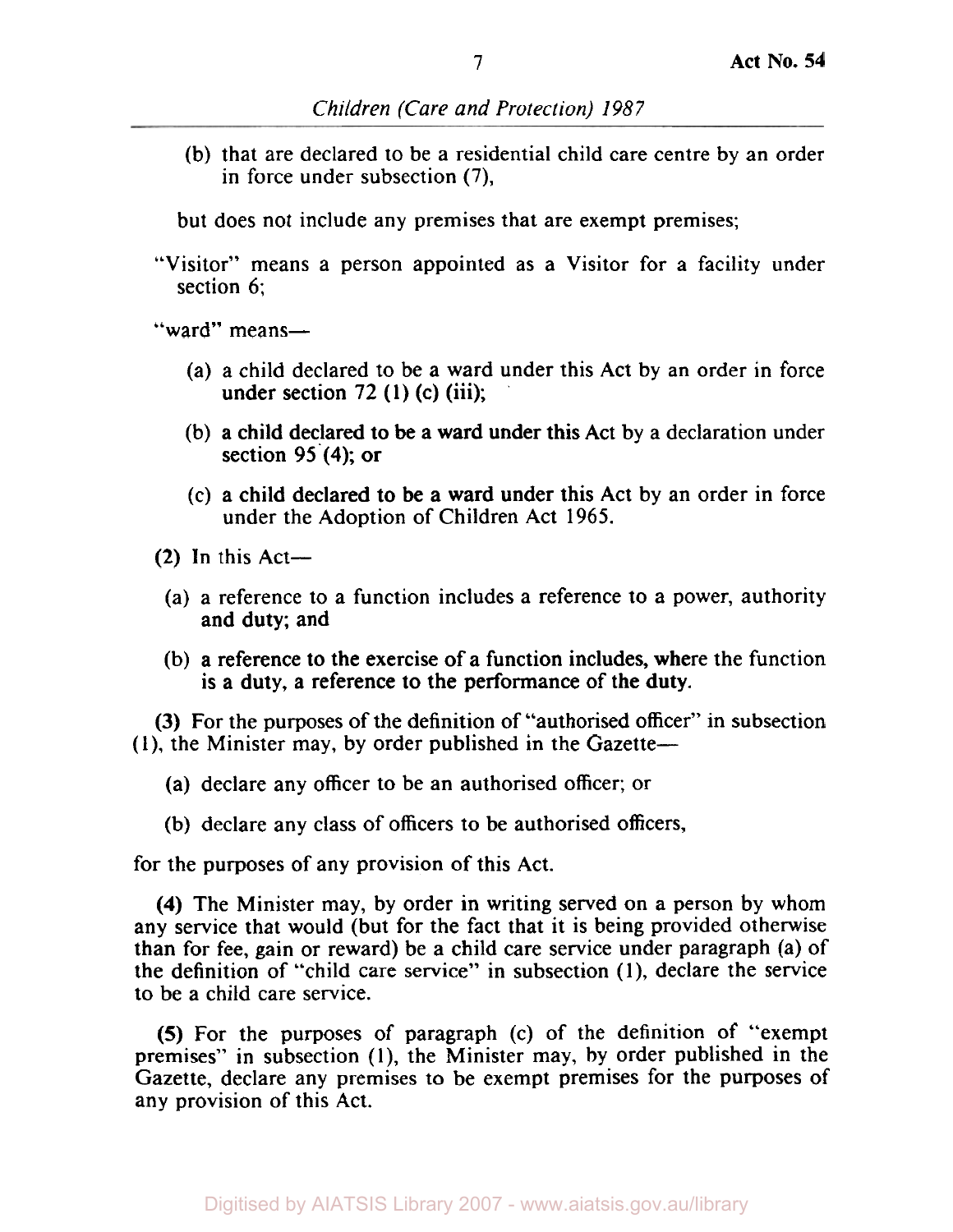(6) For the purposes of the definition of "non-Government organisation" in subsection **(1),** the Minister may, by order published in the Gazette, declare any corporation, society, association or other body of persons, not being the Crown. to be a non-Government organisation for the purposes of this Act.

(7) The Minister may, by order in writing served on the proprietor or occupier of premises (other than exempt premises) that would (but for the fact that any one or more of the children, disregarding any children who are related to the person in charge of the premises, residing at those premises are cared for otherwise than for fee, gain or reward) be a residential child care centre under paragraph (a) of the definition of "residential child care centre" in subsection **(1),** declare those premises to be a residential child care centre.

 $(8)$  In this Act-

- (a) a reference to a person who has the care of a child is a reference to a person who has the care of the child, whether or not the person has the custody of the child; and
- (b) a reference to a child who is or has been placed in the care of a person includes a reference to a child who is or has been placed in the custody of the person.

*(9)* In this Act. a reference to a child's having been sexually assaulted is a reference to any of the following offences having been committed with or upon the child:

- (a) an offence under section **61B, 61c, 61D, 61E, 61F, 66A, 66B, 66c** or **66D** of the Crimes Act 1900;
- (b) an offence under section **67, 68, 71, 72, 73, 74, 78A** or **78B** of that Act, as in force before the commencement of Schedule 2 to the Crimes (Child Assault) Amendment Act 1985;
- (c) an offence under section **63, 65, 76** or **76A** of that Act, **as** in force before the commencement of Schedule **1** to the Crimes (Sexual Assault) Amendment Act 198 **1.**

**(10)** Except in so far as the context or subject-matter otherwise indicates or requires, a word or expression used in a Schedule has the same meaning as it has in the relevant provisions of this Act relating to the subject-matter of that Schedule.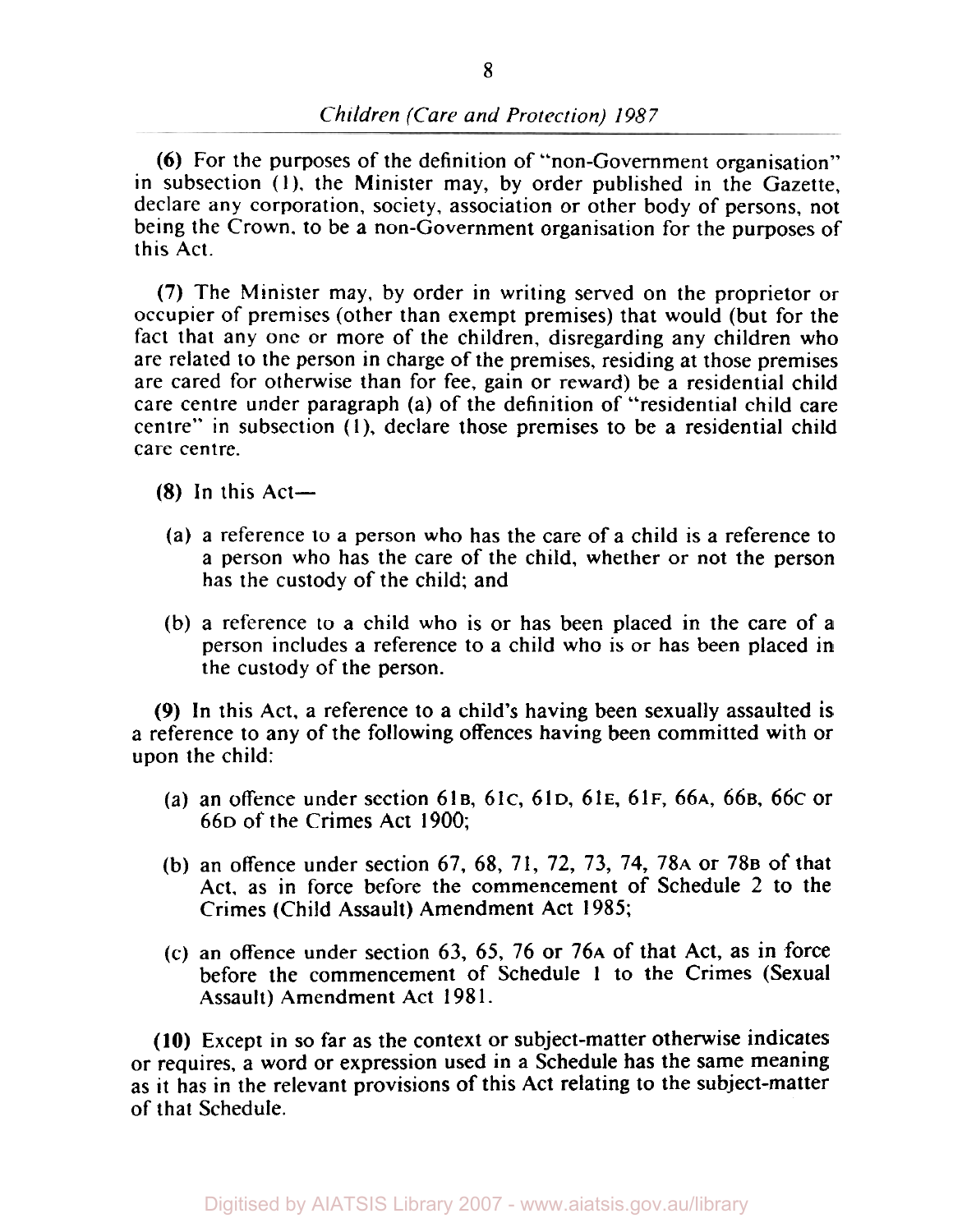#### Related persons

- **4.** For the purposes of this Act, a child is related to another person—
- (a) if the child is the child, step-child, grandchild, brother, sister, stepbrother, step-sister, uncle, aunt, niece or nephew (whether by consanguinity or affinity) of the other person;
- (b) if the other person is the guardian of the child; or
- (c) if the child has been placed in the care or custody of the other person in accordance with the provisions of the Adoption of Children Act 1965.

## Facilities

*5.* **(1)** The Minister may, by order published in the Gazette, declare any premises specified or described in the order to be a facility for the purposes of this Act.

**(2)** The Minister may, by the order by which any premises are declared to be a facility or by any subsequent order published in the Gazette, give a name to the facility.

(3) An order under subsection (1) may declare any premises specified or described in the order to be one or more kinds of facility.

**(4)** An order under subsection **(1)** shall not be made in relation to premises under the control of a person, other than the Crown or a person acting on behalf of the Crown, except with the consent in writing of the firstmentioned person.

**(5)** An order under subsection (1) shall not be made in relation to premises under the control of a Minister other than the Minister administering this Act except with the consent in writing of that other Minister.

(6) The Minister may establish and maintain, on any facility that comprises premises that are under the control of the Crown or a person acting on behalf of the Crown, such establishments as the Minister considers necessary for the purpose of carrying out or giving effect to this Act or any other Act administered by the Minister.

## Visitors

6. **(1)** The Minister may appoint eligible persons to be Visitors for each facility.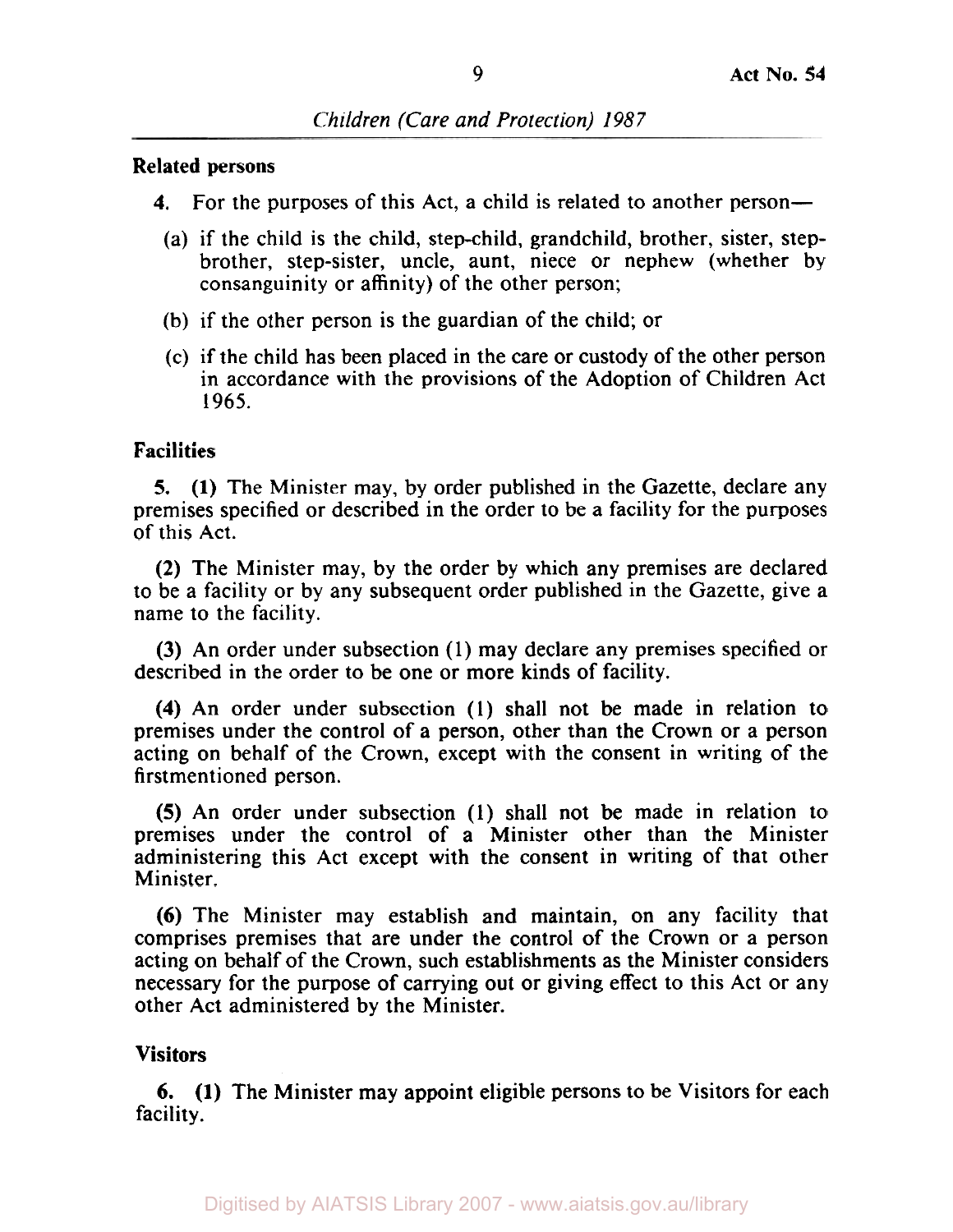**(2) A** person is an eligible person for the purposes of subsection (1) if, in the opinion of the Minister, the person-

- (a) is expert in some branch of community welfare; and
- (b) demonstrates concern for persons in need of community welfare services,

but not if the person is an officer.

years and is. if otherwise qualified, eligible for reappointment. **(3) A** Visitor shall. unless sooner removed from office, hold office for 2

appointed-**(4) A** Visitor may, in respect of the facility for which the Visitor is

- (a) enter and inspect the facility at any reasonable time;
- (b) confer privately with any person who is resident, employed or detained in the facility;
- (c) furnish to the Minister advice or reports on any matters relating to the conduct of the facility: and
- (d) exercise such other functions as may be prescribed by the regulations.

**(5) A** copy of any advice or report furnished to the Minister under subsection **(4)** (c) shall be forwarded to the Minister for Education if the advice or report relates to any part of an educational establishment that is under the control or direction of the Minister for Education.

## **Granting of care does not imply granting of custody**

**7. A** power conferred by this Act to place a child in the care of a person does not, except in *so* far as the context or subject-matter otherwise indicates or requires. include the power to grant custody of the child to the person.

## **Care or custody does not imply guardianship**

not. merely because of that placement, the guardian of the child. **8. A** person in whose care or custody a child is placed under this Act is

## **Duties of care equivalent to duties of custody**

**A** person in whose care a child is placed under this Act has, until the **9.**  person ceases under this or any other Act or law to have the care of the child. the same duties in respect of the child as if the person had the custody of the child.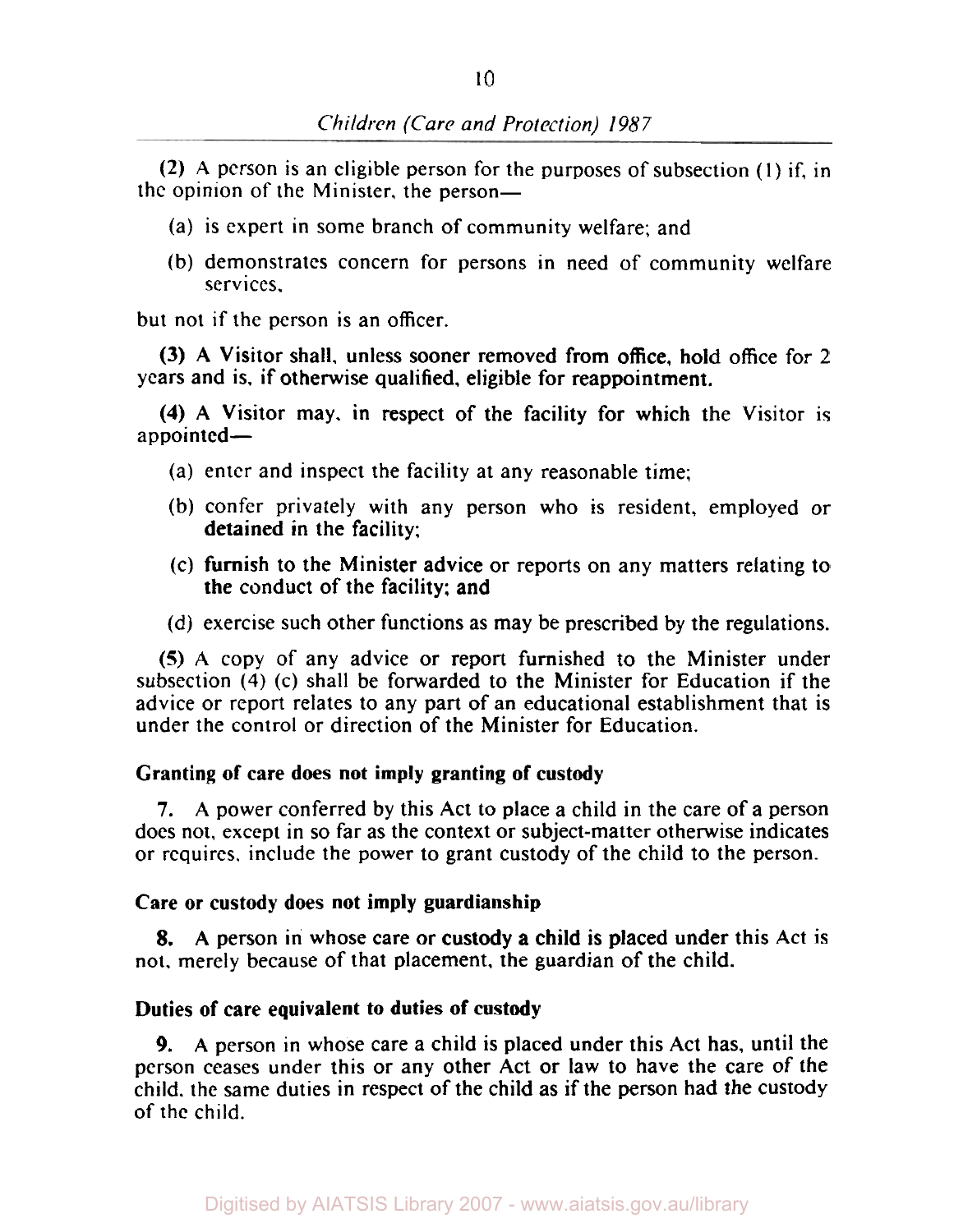## Children in need **of** care

- 10. (1) For the purposes of this Act, a child is in need of care if—
- (a) adequate provision is not being made, or is likely not to be made, for the child's care;
- (b) the child is being, or is likely to be, abused; or
- (c) there **is** a substantial and presently irretrievable breakdown in the relationship between the child and one or more of the child's parents.

**(2)** Without limiting the generality of subsection **(1),** a child who is residing in a non-Government children's home is in need of care-

- (a) if the child has been residing in the home for a period of **12** months or more; and'
- (b) if there has been no substantial contact during that period between the child and  $-$ 
	- (i) any of the child's parents; or
	- (ii) any person in whose care the child was immediately before the child began residing in the home.

## Delegation

**11. (1)** In the exercise of the Minister's powers **of** delegation under section 5 of the Community Welfare Act 1987, the Minister may delegate to the Director-General, or to any other person, the exercise of-

- (a) any of the Minister's functions arising by virtue of the Minister's having the care or custody of a person; and
- (b) any of the Minister's functions (other than such functions as may be prescribed by the regulations) arising by virtue of the Minister's being the guardian of a ward or protected person.

**(2)** In the exercise of the Director-General's powers of delegation under section 5 of the Community Welfare Act 1987, the Director-General may delegate to any person the exercise of any of the Director-General's functions arising by virtue of the Director-General's having the care or custody of a person.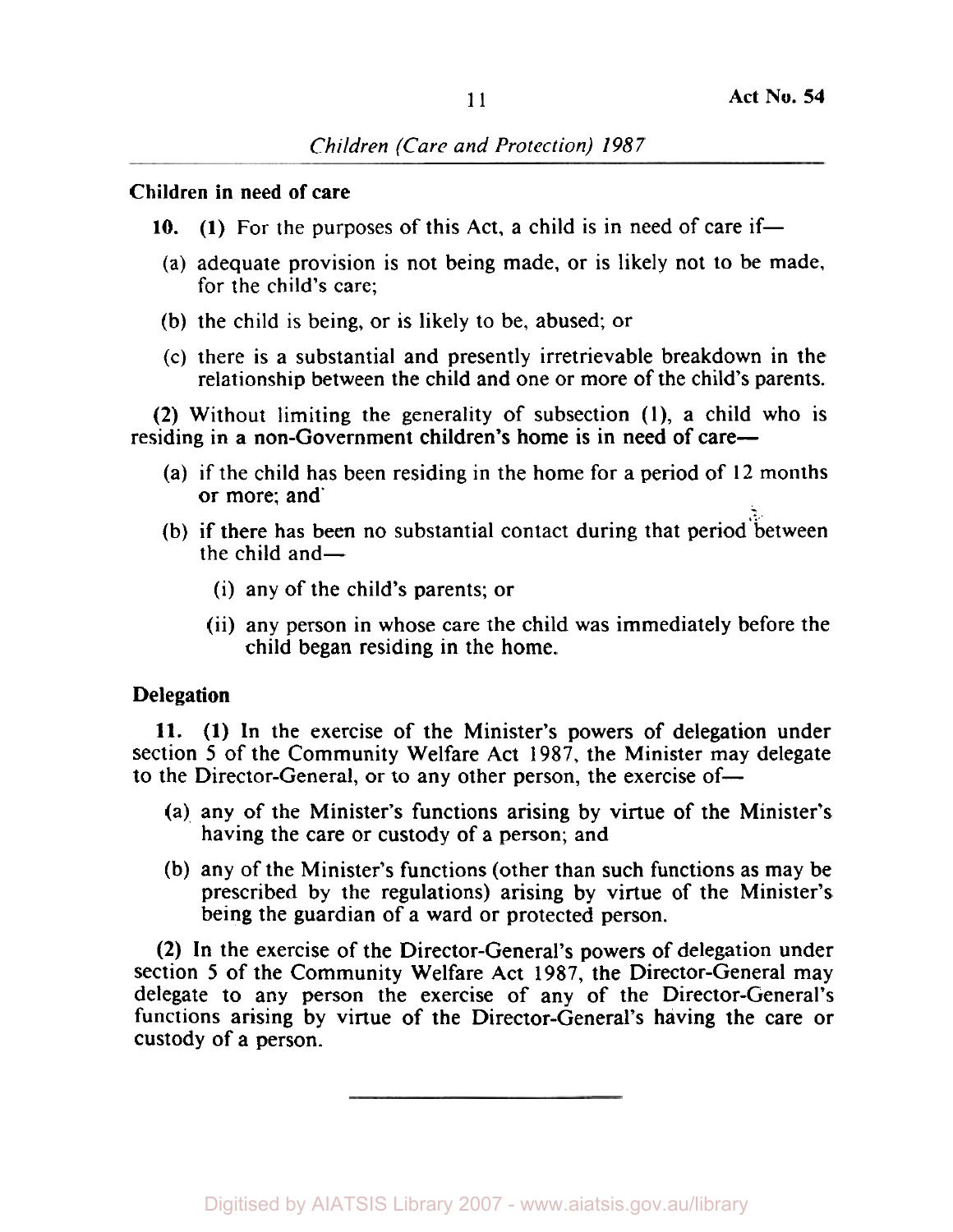#### PART 2

## CHILDREN'S WELFARE

#### DIVISION *I-Provision* of *care*

#### Objects of Part

- 12. **(1)** The objects of this Part are-
- (a) to identify the special needs of children, whether or not under parental care. with respect to services necessary to promote their optimum development; and
- (b) to ensure the provision of any necessary services for, and assistance to, families so that, where necessary, the care available to children in the family environment can be enhanced to such a degree as to enable them to remain in or return to family care.

(2) With the object of ensuring the provision of any necessary welfare services aimed at complementing the care given to children by persons responsible for them, the Minister may-

- (a) disseminate information to the community with respect to welfare services for children and their families;
- (b) provide assistance and support for non-Government organisations and persons concerned in the establishment or development of welfare services for children and their families; and
- (c) furnish advice to non-Government organisations and persons concerned in the provision of welfare services for children and their families with respect to the quality of any such services and the equipment needed to provide them.

#### Provision of services for children in need of care

13. **(1)** The Director-General may provide any one or more of the following facilities or services for or with respect to a child who is, in the opinion of the Director-General, in need of care:

- (a) accommodation:
- (b) maintenance;
- (c) care;
- (d) advisory services;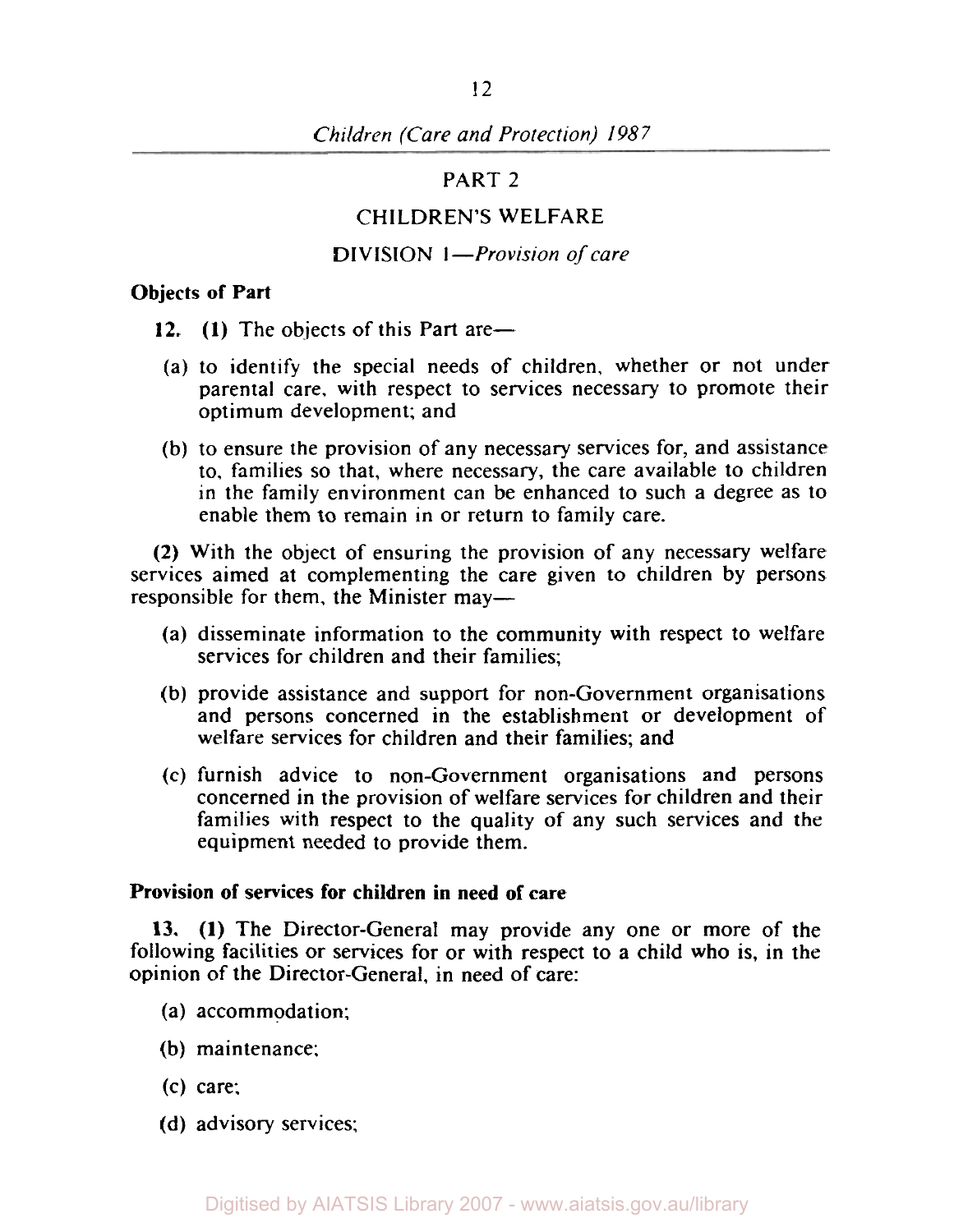(e) any other facility or service prescribed by the regulations or any other facility or service belonging to a class of facilities or services so prescribed.

(2) Facilities or services shall not be provided under subsection **(1)** for or with respect to a particular child except on the application of-

- (a) in the case of a child who is under the age of **14** years-a person responsible for the child;
- (b) in the case of a child who is **14** or **15** years of age-either a person responsible for the child or the child; or
- (c) in the case of a child who is of or above the age of **16** years-the child.

**Temporary care arrangements** 

- **14.** (1) The Director-General may, on the application of-
- responsible for the child; or (a) in the case of a child who is under the age of **14** years-a person
- child. (b) in the case of a child who is of or above the age of 14 years-the

make a temporary care arrangement in respect of the child if the child is, in the opinion of the Director-General, in need of care.

**(2)** In deciding whether or not to make a temporary care arrangement in respect of a child, the Director-General shall have regard to-

- (a) the views of the persons responsible for the child;
- (b) in the case of a child who is of or above the age of  $12$  years-the views of the child: and
- (c) the question of whether or not it would be more appropriate for provision to be made with respect to the child under section **13.**

(3) **A** temporary care arrangement shall not be made in respect of a child on an application made by a person other than a parent of the child unless the Director-General has, not less than **21** days before making the arrangement, informed such of the parents of the child as can reasonably be located that an application for such an arrangement has been made.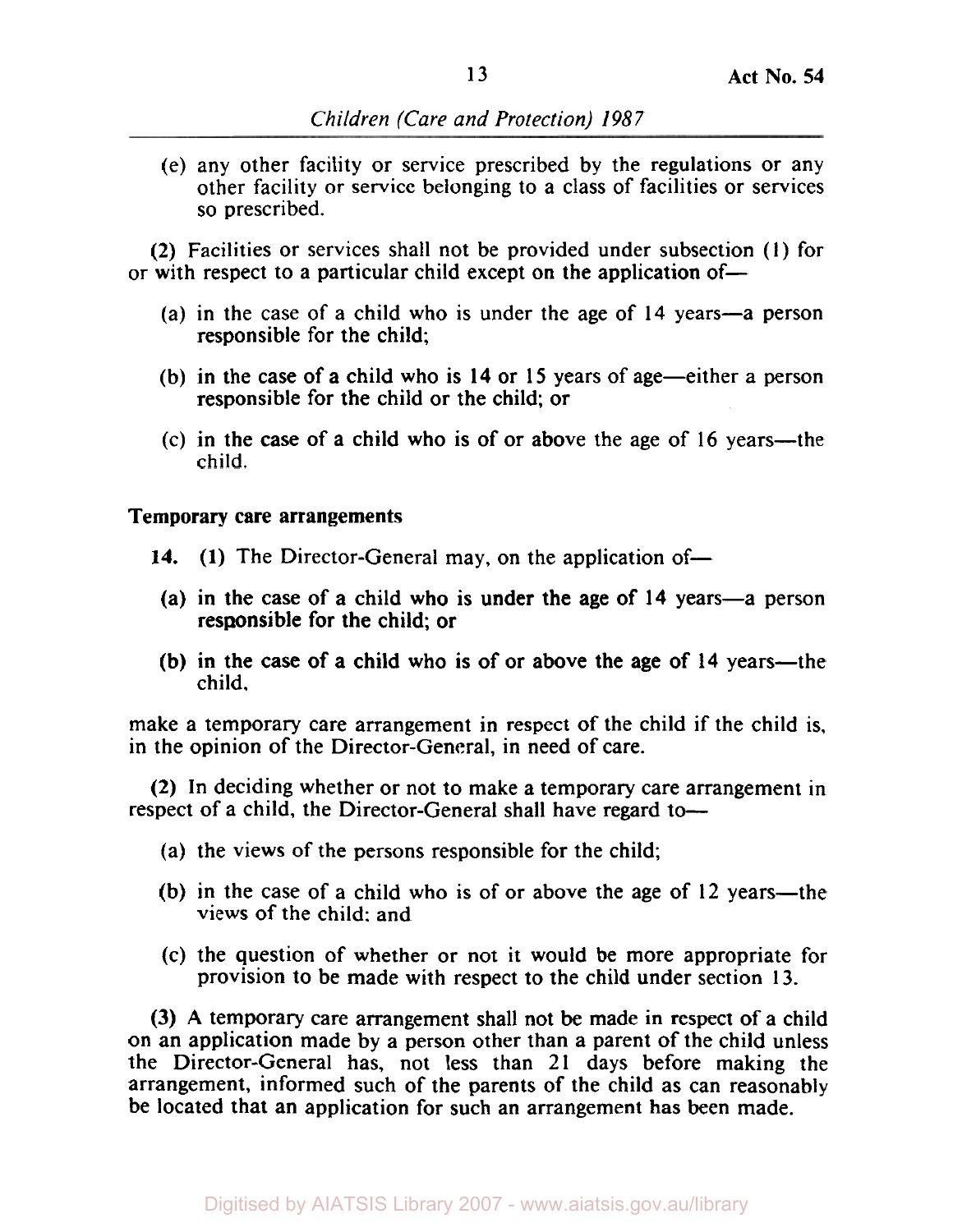**(4)** If the Director-General has made a temporary care arrangement in respect of a child on an application made by a person other than a parent of the child, the Director-General shall inform such of the parents of the child as can reasonably be located that the Director-General has made a temporary care arrangement in respect of the child.

**(5)** A temporary care arrangement ceases to be in force-

- (a) upon the receipt by an officer of a request for the termination of the arrangement made by the person by whom the application for the making of the arrangement was made;
- (b) upon the child the subject of the arrangement attaining the age of **18** years;
- $(c)$  upon the expiration of the period of-
	- (i) except as provided by subparagraph  $(ii)$ —3 months; or
	- (ii) if the Director-General has renewed the arrangement pursuant to subsection  $(6)$ —6 months,

after the making of the arrangement; or

(d) upon its termination by the Director-General under subsection **(8),** 

whichever first occurs.

(6) At the expiration of 3 months after the making of a temporary care arrangement in respect of a child, the Director-General may, if of the opinion that the child is still in need of care, renew the arrangement for a further period of 3 months.

**(7)** A temporary care arrangement shall not be made or renewed in respect of a child if the child has, during the previous 12 months, been the subject of a temporary care arrangement or a temporary custody order for a period, or for periods in the aggregate, exceeding 6 months.

(8) The Director-General may, whether on the application of the child or a person responsible for the child or on the Director-General's own motion. at any time terminate a temporary care arrangement in respect of a child if, after consultation with the person by whom the application for the making of the order was made, the Director-General is of the opinion that the child is no longer in need of care.

*(9)* An application for the review of a temporary care arrangement may, in accordance with the regulations, be made to the Children's Court-

(a) by or on behalf of the child the subject of the arrangement; or